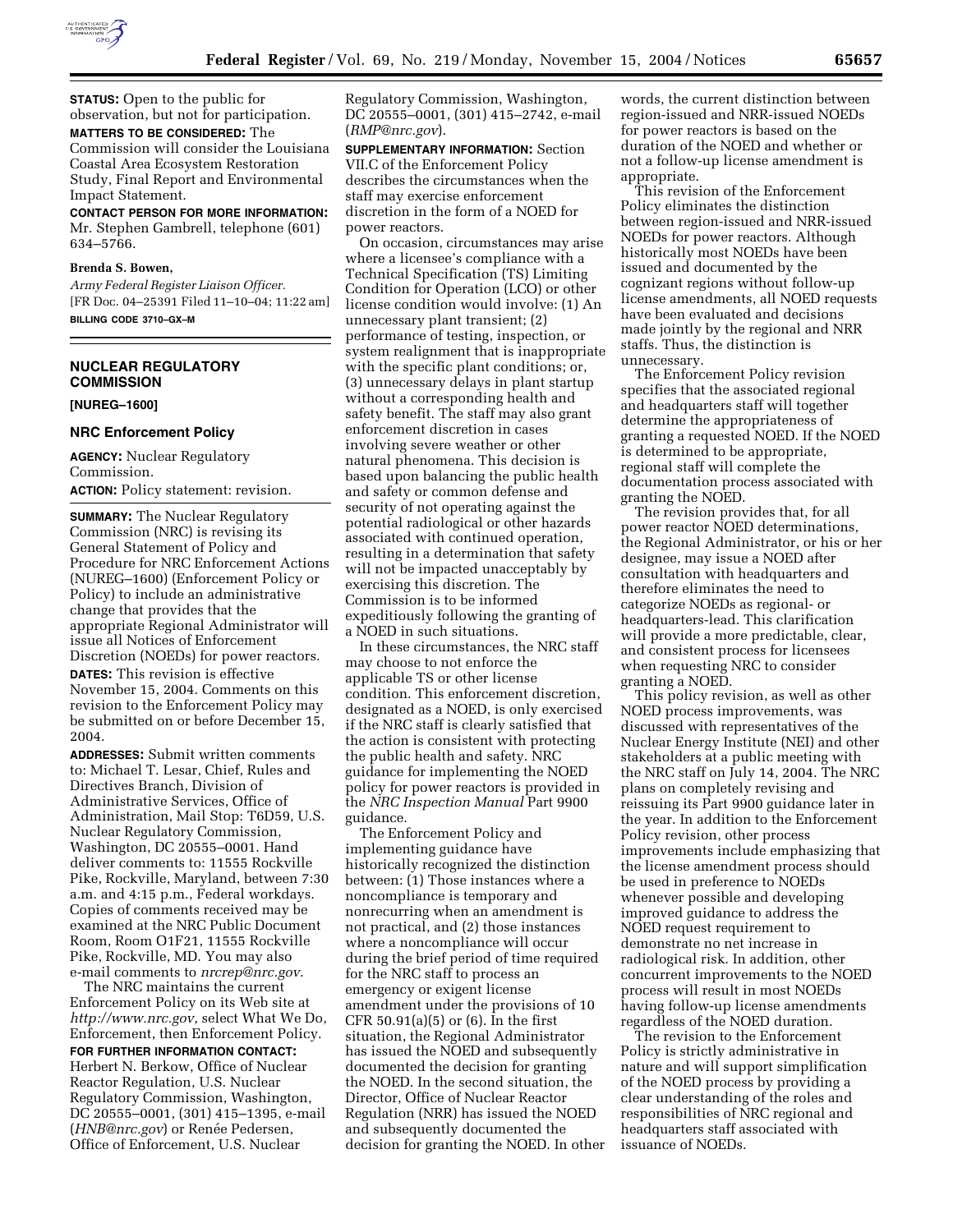It is anticipated that the Enforcement Policy revision will have minimal, if any, impact on external stakeholders.

### **Paperwork Reduction Act**

This policy statement does not contain new or amended information collection requirements subject to the Paperwork Reduction Act of 1995 (44 U.S.C. 3501 *et seq.*) Existing requirements were approved by the Office of Management and Budget (OMB), approval number 3150–0136. The approved information collection requirements contained in this policy statement appear in Section VII.C.

### **Public Protection Notification**

The NRC may not conduct or sponsor, and a person in not required to respond to, collection of information unless it displays a currently valid OMB control number.

### **Small Business Regulatory Enforcement Fairness Act**

In accordance with the Small Business Regulatory Enforcement Fairness Act of 1996, the NRC had determined that this action is not a major rule and has verified this determination with the Office of Information and Regulatory Affairs of OMB.

Accordingly, the proposed revision to the NRC Enforcement Policy reads as follows:

# **General Statement of Policy and Procedure for NRC Enforcement Actions**

\* \* \* \* \*

# **VII. Exercise of Discretion**

\* \* \* \* \*

*C. Notice of Enforcement Discretion for Power Reactors and Gaseous Diffusion Plants* 

On occasion, circumstances may arise where a power reactor's compliance with a Technical Specification (TS) Limiting Condition for Operation or with other license conditions would involve an unnecessary plant transient or performance of testing, inspection, or system realignment that is inappropriate with the specific plant conditions, or unnecessary delays in plant startup without a corresponding health and safety benefit. Similarly, for a gaseous diffusion plant (GDP), circumstances may arise where compliance with a Technical Safety Requirement (TSR) or technical specification or other certificate condition would unnecessarily call for a total plant shutdown or, notwithstanding that a safety, safeguards, or security feature

was degraded or inoperable, compliance would unnecessarily place the plant in a transient or condition where those features could be required.

In these circumstances, the NRC staff may choose not to enforce the applicable TS, TSR, or other license or certificate condition. This enforcement discretion, designated as a Notice of Enforcement Discretion (NOED), will only be exercised if the NRC staff is clearly satisfied that the action is consistent with protecting the public health and safety. The NRC staff may also grant enforcement discretion in cases involving severe weather or other natural phenomena, based upon balancing the public health and safety or common defense and security of not operating against the potential radiological or other hazards associated with continued operation, and a determination that safety will not be impacted unacceptably by exercising this discretion. The Commission is to be informed expeditiously following the granting of a NOED in these situations. A licensee or certificate holder seeking the issuance of a NOED must provide a written justification, or in circumstances where good cause is shown, oral justification followed as soon as possible by written justification, that documents the safety basis for the request and provides whatever other information necessary for the NRC staff to make a decision on whether to issue a NOED.

For power reactors, the appropriate Regional Administrator, or his or her designee, may issue a NOED after consultation with the Director, Office of Nuclear Reactor Regulation, or his or her designee, to determine the appropriateness of granting a NOED where (1) the noncompliance is temporary and nonrecurring when an amendment is not practical or (2) if the expected noncompliance will occur during the brief period of time it requires the NRC staff to process an emergency or exigent license amendment under the provisions of 10 CFR 50.91 (a)(5() or (6). For gaseous diffusion plants, the appropriate Regional Administrator, or his or her designee, may issue and document a NOED where the noncompliance is temporary and nonrecurring and when an amendment is not practical. The Director, Office of Nuclear Materials Safety and Safeguards, or his or her designee, may issue a NOED if the expected noncompliance will occur during the brief period of time it requires the NRC staff to process a certificate amendment under 10 CFR 76.45. The person exercising

enforcement discretion will document the decision.

For an operating reactor, this exercise of enforcement discretion is intended to minimize the potential safety consequences of unnecessary plant transients with the accompanying operational risks and impacts or to eliminate testing, inspection, or system realignment which is inappropriate for the particular plant conditions. For plants in a shutdown condition, exercising enforcement discretion is intended to reduce shutdown risk by, again, avoiding testing, inspection or system realignment which is inappropriate for the particular plant conditions, in that, it does not provide a safety benefit or may, in fact, be detrimental to safety in the particular plant condition. Exercising enforcement discretion for plants attempting to startup is less likely than exercising it for an operating plant, as simply delaying startup does not usually leave the plant in a condition in which it could experience undesirable transients. In such cases, the Commission would expect that discretion would be exercised with respect to equipment or systems only when it has at least concluded that, notwithstanding the conditions of the license: (1) The equipment or system does not perform a safety function in the mode in which operation is to occur; (2) the safety function performed by the equipment or system is of only marginal safety benefit, provided remaining in the current mode increases the likelihood of an unnecessary plant transient; or (3) the TS or other license condition requires a test, inspection, or system realignment that is inappropriate for the particular plant conditions, in that it does not provide a safety benefit, or may, in fact, be detrimental to safety in the particular plant condition.

For GDPs, the exercise of enforcement discretion would be used where compliance with a certificate condition would involve an unnecessary plant shutdown or, notwithstanding that a safety, safeguards, or security feature was degraded or inoperable, compliance would unnecessarily place the plant in a transient or condition where those features could be required. Such regulatory flexibility is needed because a total plant shutdown is not necessarily the best response to a plant condition. GDPs are designed to operate continuously and have never been shut down. Although portions can be shut down for maintenance, the NRC staff has been informed by the certificate holder that restart from a total plant shutdown may not be practical and the staff agrees that the design of a GDP